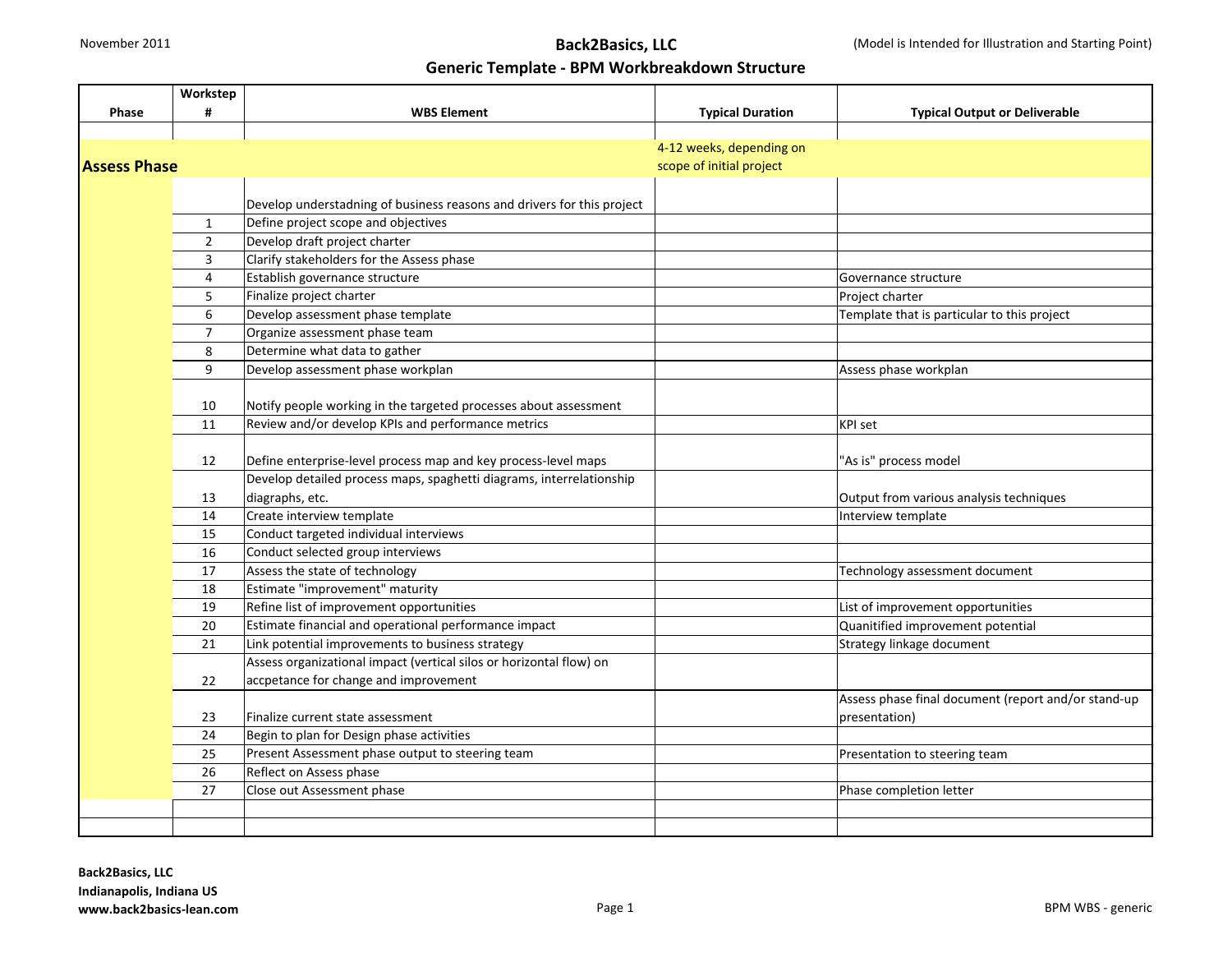## November 2011 **Back2Basics, LLC**

#### **Generic Template - BPM Workbreakdown Structure**

|                     | Workstep       |                                                                          |                               |                                      |
|---------------------|----------------|--------------------------------------------------------------------------|-------------------------------|--------------------------------------|
| <b>Phase</b>        | #              | <b>WBS Element</b>                                                       | <b>Typical Duration</b>       | <b>Typical Output or Deliverable</b> |
|                     |                |                                                                          |                               |                                      |
|                     |                |                                                                          |                               |                                      |
|                     |                |                                                                          | 4-12 weeks, depending on      |                                      |
| <b>Design Phase</b> |                |                                                                          | scope of targeted process(es) |                                      |
|                     | $\mathbf{1}$   | Confirm scope of the process to be designed                              |                               |                                      |
|                     | $\overline{2}$ | Determine skills needed on the design team                               |                               |                                      |
|                     | 3              | Organize the design team                                                 |                               | Formal design team                   |
|                     | $\overline{4}$ | Clarify stakeholders for the Design phase                                |                               |                                      |
|                     | 5              | Provide BPM training and assessment briefing                             |                               |                                      |
|                     |                | Determine KPIs and performance metrics that are relevant to process in   |                               |                                      |
|                     | 6              | design scope                                                             |                               | <b>Revised KPI set</b>               |
|                     | $\overline{7}$ | Evaluate improvement ideas from Assessment phase                         |                               |                                      |
|                     | 8              | Brainstorm additional improvement ideas                                  |                               |                                      |
|                     |                | Estimate degree to which this is process-centric, technology-centric, or |                               |                                      |
|                     | 9              | combination process & technology-centric project                         |                               |                                      |
|                     | 10             | Determine how to break the project into logical pieces                   |                               |                                      |
|                     | 11             | Develop workplan for Design phase                                        |                               | Design phase workplan                |
|                     | 12             | Develop at least 3 alternative design concepts                           |                               | Alternative design concepts          |
|                     |                |                                                                          |                               |                                      |
|                     | 13             | Develop enterprise-level process maps and key process-level maps         |                               | "To be" process models               |
|                     | 14             | Develop detailed process- and activity-level flows                       |                               |                                      |
|                     |                |                                                                          |                               |                                      |
|                     | 15             | Develop enough detail to understand feasibility for each alternative     |                               |                                      |
|                     | 16             | Design process improvements for feasible alternatives                    |                               |                                      |
|                     | 17             | Identify underlying technolgies to support new processes                 |                               | Tentative technology issues          |
|                     |                |                                                                          |                               |                                      |
|                     | 18             | Identify underlying organization structure to support new processes      |                               | Tentative organization issues        |
|                     | 19             | Review the design alternatives with process owners                       |                               |                                      |
|                     |                |                                                                          |                               |                                      |
|                     | 20             | Package top 2-3 design alternatives to take forward into Model phase     |                               | 2-3 design alternatives              |
|                     | 21             | Begin to plan for Model phase activities                                 |                               |                                      |
|                     | 22             | Present Design phase output to steering team                             |                               | Design phase report/document         |
|                     | 23             | Reflect on Design phase                                                  |                               |                                      |
|                     | 24             | Close out Design phase                                                   |                               | Phase completion letter              |
|                     |                |                                                                          |                               |                                      |
|                     |                |                                                                          |                               |                                      |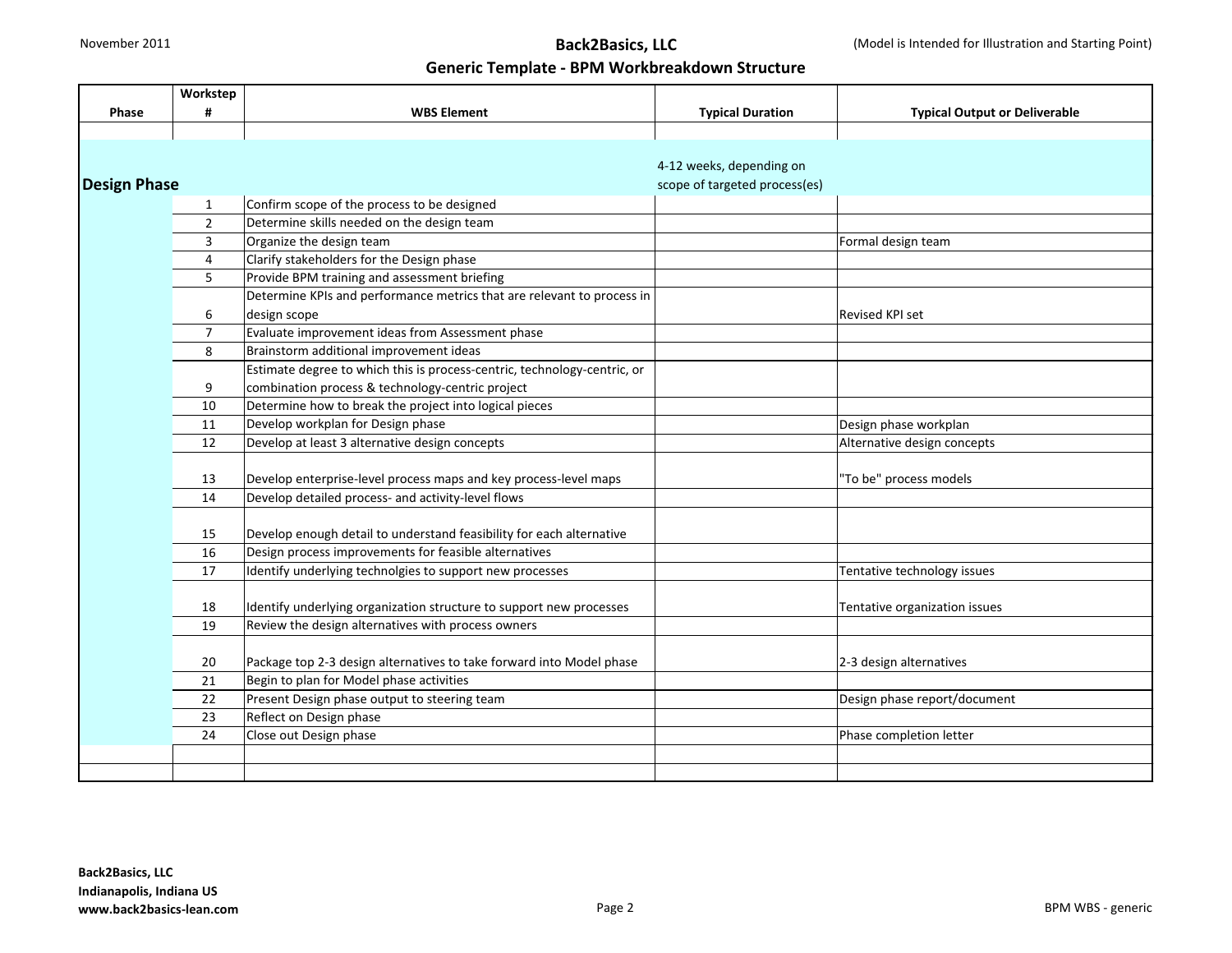|                    | Workstep       |                                                                      |                         |                                      |
|--------------------|----------------|----------------------------------------------------------------------|-------------------------|--------------------------------------|
| <b>Phase</b>       | #              | <b>WBS Element</b>                                                   | <b>Typical Duration</b> | <b>Typical Output or Deliverable</b> |
|                    |                |                                                                      |                         |                                      |
|                    |                |                                                                      | 1-4 weeks, depending on |                                      |
|                    |                |                                                                      | scope of process and    |                                      |
| <b>Model Phase</b> |                |                                                                      | complexity of design    |                                      |
|                    |                | Evaluate design alternatives for best method to conduct Model phase  |                         |                                      |
|                    | $\mathbf{1}$   | work                                                                 |                         |                                      |
|                    | $\overline{2}$ | Firm up the set of KPIs and performance metrics                      |                         | Firm KPI set                         |
|                    | 3              | Conduct modeling activity for each design alternative                |                         |                                      |
|                    | 4              | Compare modeling results to design expectations                      |                         | Comparison document                  |
|                    |                |                                                                      |                         |                                      |
|                    | 5              | Use simulation techniques, as necessary, to shake down designs       |                         |                                      |
|                    | 6              | Conduct model validation                                             |                         |                                      |
|                    |                | Evaluate each design alternative for what worked and what did not    |                         |                                      |
|                    | $\overline{7}$ | lwork                                                                |                         |                                      |
|                    | 8              | Verify that design evaluations are data-based                        |                         |                                      |
|                    |                |                                                                      |                         |                                      |
|                    | 9              | Select the "best of the best" design components to create new design |                         | 'Best of the best" design            |
|                    | 10             | Begin to estimate implementation timing and resources                |                         |                                      |
|                    | 11             | Develop initial implementation strategy                              |                         |                                      |
|                    | 12             | Begin to plan for Implementation phase activities                    |                         | Draft implementation plan            |
|                    | 13             | Present Model phase output to steering team                          |                         | Modeling phase report/document       |
|                    | 14             | Reflect on Model phase                                               |                         |                                      |
|                    | 15             | Close out Model phase                                                |                         | Phase completion letter              |
|                    |                |                                                                      |                         |                                      |
|                    |                |                                                                      |                         |                                      |

#### **Back2Basics, LLC Indianapolis, Indiana US www.back2basics-lean.com** BPM WBS - generic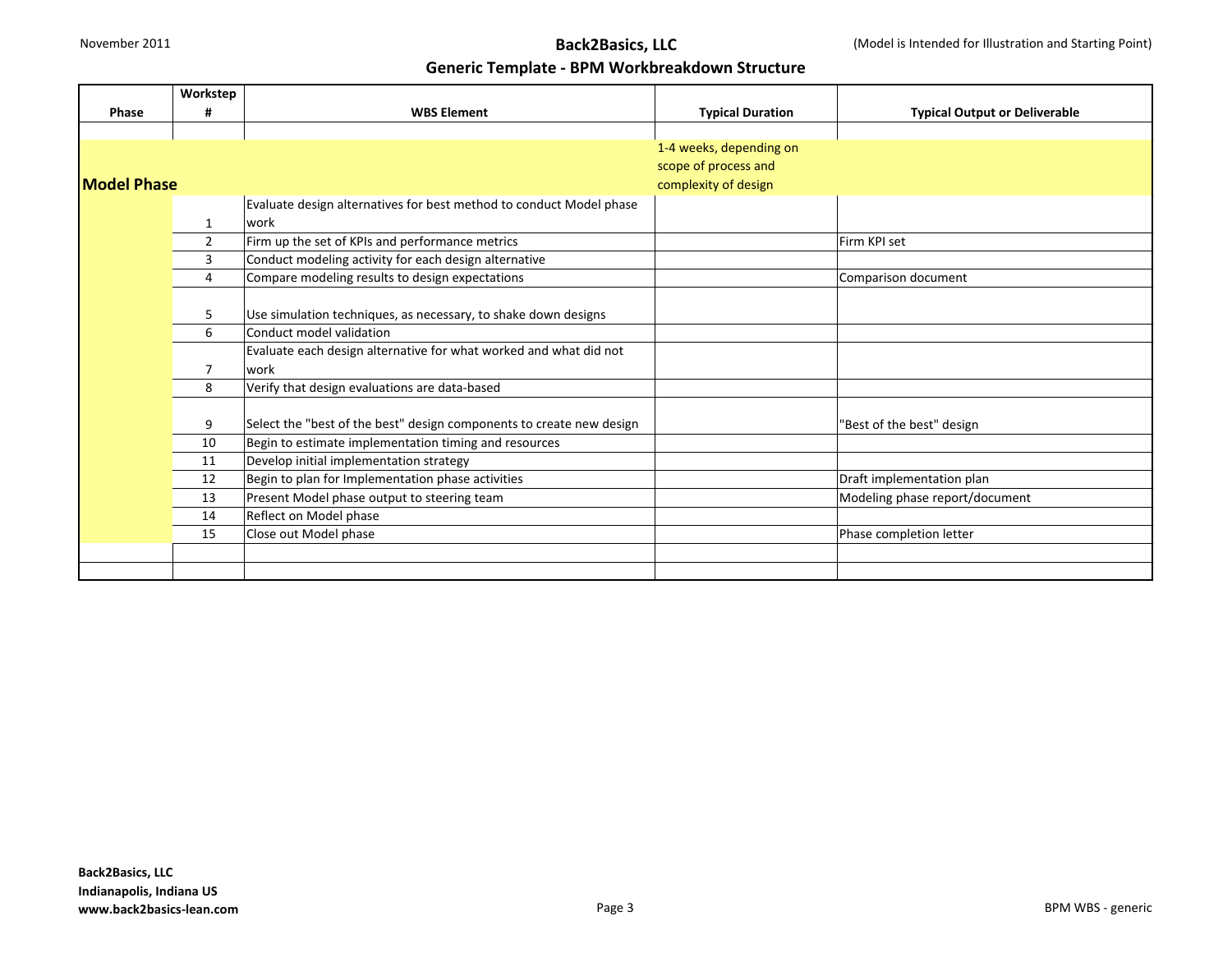|                        | Workstep       |                                                                        |                                        |                                      |
|------------------------|----------------|------------------------------------------------------------------------|----------------------------------------|--------------------------------------|
| <b>Phase</b>           | #              | <b>WBS Element</b>                                                     | <b>Typical Duration</b>                | <b>Typical Output or Deliverable</b> |
|                        |                |                                                                        |                                        |                                      |
|                        |                |                                                                        | 2-10 months, depending on              |                                      |
|                        |                |                                                                        | scope, complexity, degree of           |                                      |
|                        |                |                                                                        |                                        |                                      |
| <b>Implement Phase</b> |                |                                                                        | technology, and number of<br>processes |                                      |
|                        | $\mathbf{1}$   | Confirm scope and project charter                                      |                                        | Final charter and scope              |
|                        | $\overline{2}$ | Identify core project team                                             |                                        | Project team                         |
|                        | $\overline{3}$ | Confirm core project team member participation                         |                                        |                                      |
|                        | $\overline{4}$ | Develop transition strategies                                          |                                        |                                      |
|                        | 5              | Define new management roles to support new processes                   |                                        |                                      |
|                        | 6              | Determine new metrics to reinforce and/or change behavior              |                                        |                                      |
|                        | $\overline{7}$ | Finalize implementation plan                                           |                                        | Implementation plan                  |
|                        | 8              | Confirm governance structure is in place                               |                                        | Governance structure                 |
|                        | 9              | Prepare a formal change management plan                                |                                        |                                      |
|                        |                |                                                                        |                                        |                                      |
|                        | 10             | Determine balance of "technology" resources and "business" resources   |                                        |                                      |
|                        | 11             | Develop communications plan                                            |                                        | Communications plan                  |
|                        | 12             | Develop stakeholder "care-taking" plan                                 |                                        | Stakeholder "care" plan              |
|                        | 13             | Coordinate with BPM Center of Excellence (if one exists)               |                                        |                                      |
|                        |                |                                                                        |                                        |                                      |
|                        | 14             | Meet with core team members to make sure everyone knows roles          |                                        |                                      |
|                        | 15             | Conduct kick-off orientation and training for core project team        |                                        | Orientation and training material    |
|                        | 16             | Develop and execute process to measure "actual to plan" costs          |                                        | Cost collecting mechanism            |
|                        | 17             | Establish milestone review process and dates                           |                                        |                                      |
|                        | 18             | Identify and leverage best practices                                   |                                        |                                      |
|                        | 19             | Identify and leverage implementation tools and techniques              |                                        |                                      |
|                        | 20             | Reinforce "reuse" where appropriate                                    |                                        |                                      |
|                        |                |                                                                        |                                        |                                      |
|                        | 21             | Begin to execute implementation plan (unique to each project)          |                                        |                                      |
|                        |                | Anticipate where disruptions may occur and develop contingencies and   |                                        |                                      |
|                        | 22             | countermeasures                                                        |                                        |                                      |
|                        |                | Conduct general awareness sessions for process changes (for the        |                                        |                                      |
|                        | 23             | masses)                                                                |                                        | Awareness material                   |
|                        |                |                                                                        |                                        |                                      |
|                        | 24             | Conduct specific training for people directly impacted by improvements |                                        |                                      |
|                        | 25             | Execute communications plan                                            |                                        |                                      |
|                        | 26             | Execute stakeholder "care-taking" plan                                 |                                        |                                      |
|                        | 27             | Confirm getting crisp closure to project worksteps and phases          |                                        |                                      |
|                        | 28             | Recognize successful completion of milestones                          |                                        |                                      |
|                        | 29             | Reflect on Implement phase                                             |                                        |                                      |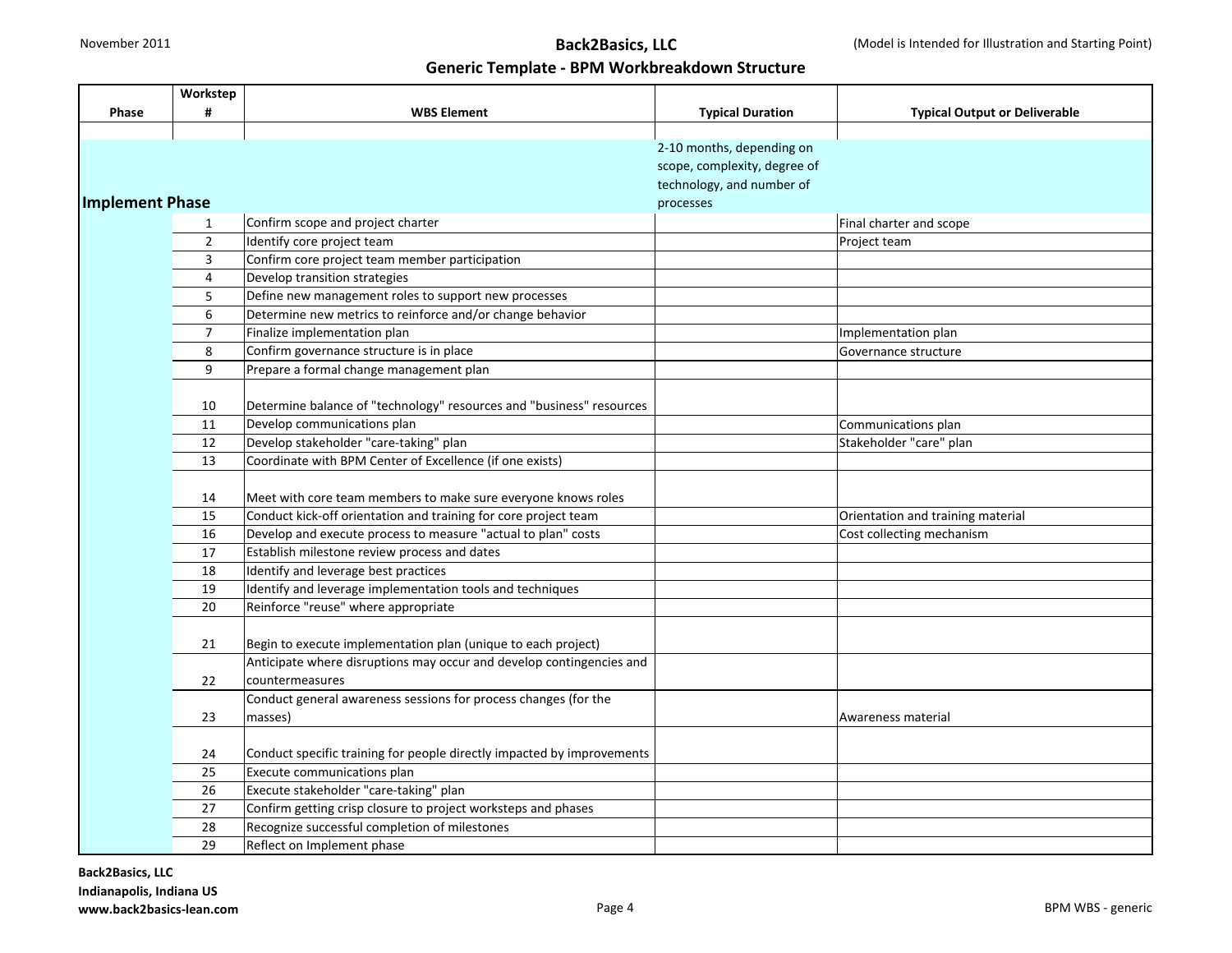|       | Workstep |                               |                         |                                      |
|-------|----------|-------------------------------|-------------------------|--------------------------------------|
| Phase |          | <b>WBS Element</b>            | <b>Typical Duration</b> | <b>Typical Output or Deliverable</b> |
|       | 30       | Conduct phase(s) close out    |                         |                                      |
|       | 31       | Conduct overall project close |                         | Phase completion letter              |
|       |          |                               |                         |                                      |
|       |          |                               |                         |                                      |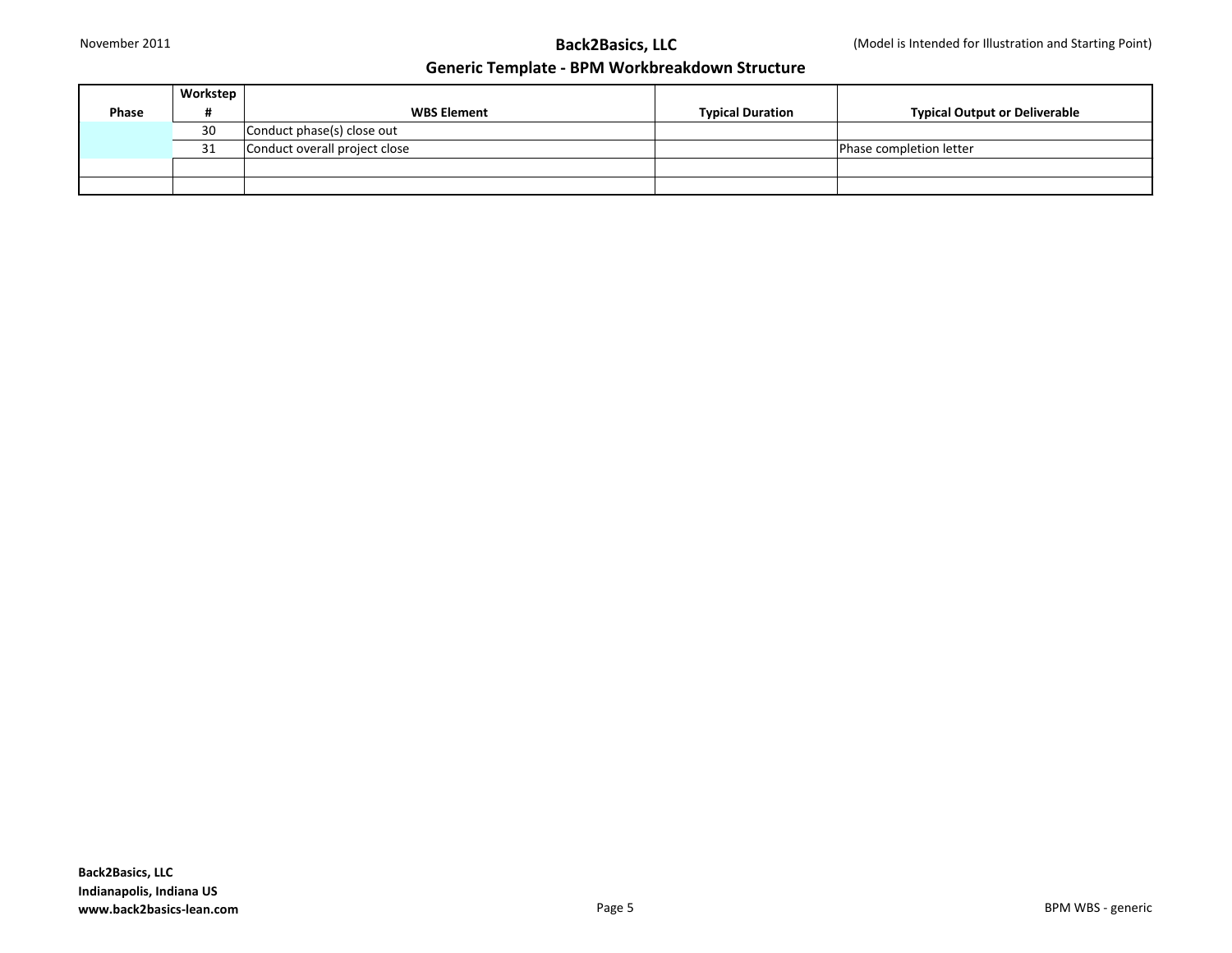## November 2011 **Back2Basics, LLC**

#### **Generic Template - BPM Workbreakdown Structure**

|                       | Workstep       |                                                                      |                                |                                      |
|-----------------------|----------------|----------------------------------------------------------------------|--------------------------------|--------------------------------------|
| Phase                 | #              | <b>WBS Element</b>                                                   | <b>Typical Duration</b>        | <b>Typical Output or Deliverable</b> |
|                       |                |                                                                      |                                |                                      |
|                       |                |                                                                      |                                |                                      |
|                       |                |                                                                      | 2-8 weeks, depending on        |                                      |
| <b>IMonitor Phase</b> |                |                                                                      | process velocity and frequency |                                      |
|                       |                | Clarify the role of targeted performance metrics and KPIs in Monitor |                                |                                      |
|                       |                | phase                                                                |                                | Monitoring process                   |
|                       | $\overline{2}$ | Set up process to capture and monitor selected data and KPIs         |                                |                                      |
|                       | 3              | Determine/confirm data and KPIs to drive monitor phase               |                                |                                      |
|                       | 4              | Identify who will monitor data and KPIs                              |                                |                                      |
|                       |                |                                                                      |                                |                                      |
|                       | 5              | Determine process to evaluate deviations for appropriate actions     |                                | Deviations process                   |
|                       | 6              | Interpret and analyze metric information                             |                                |                                      |
|                       | 7              | Highlight deviations from target or upper/lower limits               |                                | Deviation highlights                 |
|                       | 8              | Prepare report for monitoring phase output                           |                                | Monitoring phase report/document     |
|                       | 9              | Reflect on Monitor phase                                             |                                |                                      |
|                       | 10             | Conduct phase close out                                              |                                | Phase completion letter              |
|                       |                |                                                                      |                                |                                      |
|                       |                |                                                                      |                                |                                      |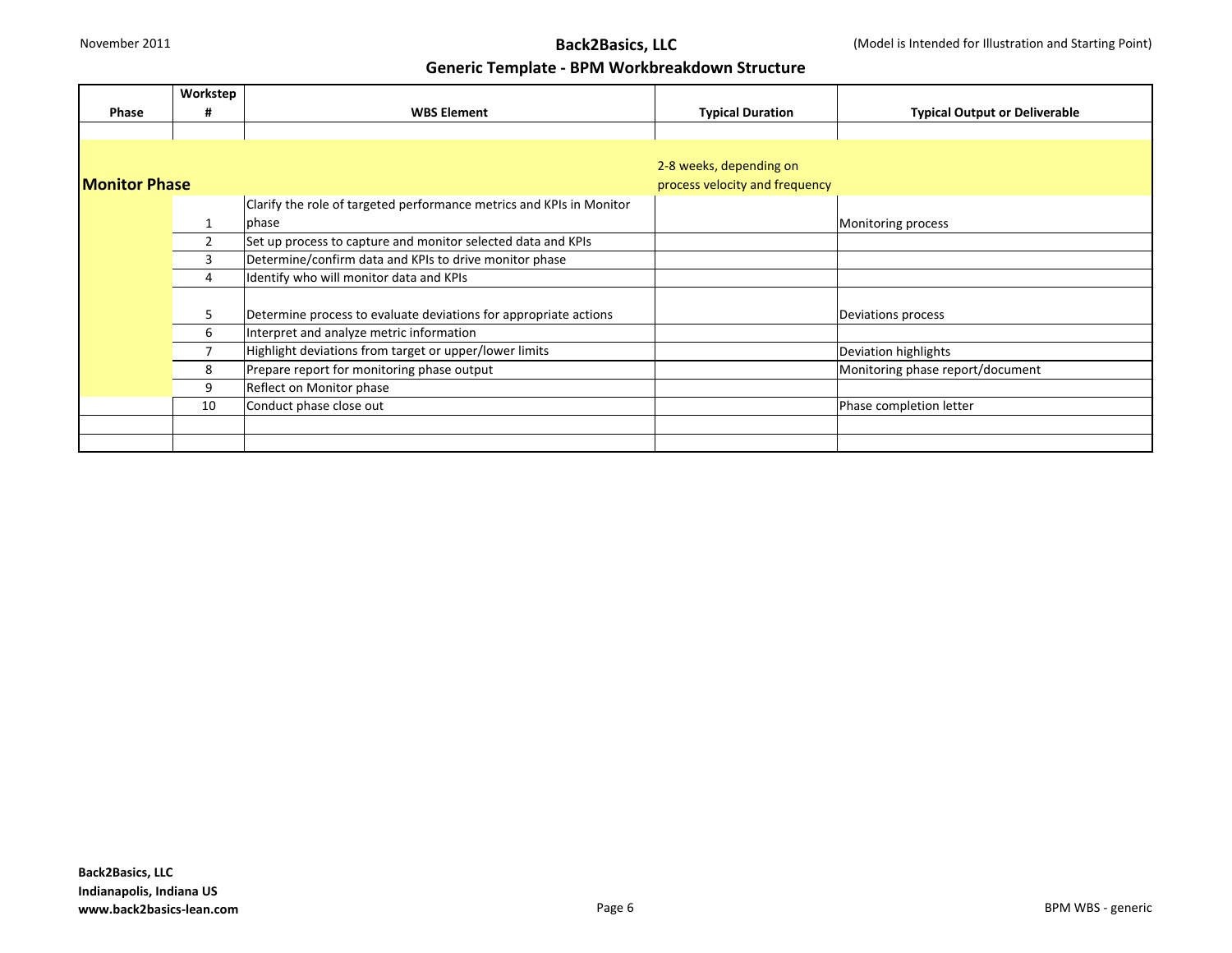# November 2011 **Back2Basics, LLC**

### **Generic Template - BPM Workbreakdown Structure**

|                     | Workstep       |                                                                        |                                                  |                                        |
|---------------------|----------------|------------------------------------------------------------------------|--------------------------------------------------|----------------------------------------|
| Phase               | #              | <b>WBS Element</b>                                                     | <b>Typical Duration</b>                          | <b>Typical Output or Deliverable</b>   |
|                     |                |                                                                        |                                                  |                                        |
|                     |                |                                                                        | Estimate is based on number<br>and complexity of |                                        |
|                     |                |                                                                        |                                                  |                                        |
| <b>Modify Phase</b> |                |                                                                        | modifications                                    |                                        |
|                     | $\mathbf{1}$   | Develop criteria for modify decision                                   |                                                  | "Modify" criteria list                 |
|                     | $\overline{2}$ | Define "modify decision" process                                       |                                                  | "Modify Decision" process              |
|                     | 3              | Preliminarily decide if this is "major" or "minor" modification        |                                                  |                                        |
|                     | 4              | Assess magnitude of potential improvement                              |                                                  |                                        |
|                     | 5              | Assess risk if not do modification                                     |                                                  |                                        |
|                     | 6              | Evaluate item relative to other modify items in queue                  |                                                  |                                        |
|                     | $\overline{7}$ | Develop method to track modify decisions                               |                                                  |                                        |
|                     | 8              | Assess technology's role in modification                               |                                                  |                                        |
|                     | 9              | Evaluate portfolio of potential modifications                          |                                                  |                                        |
|                     | 10             | Make decision about modify candidate                                   |                                                  | "Modify" Decision for item             |
|                     | 11             | Communicate decisions to process owners and stakeholders               |                                                  | Communications per communications plan |
|                     |                |                                                                        |                                                  |                                        |
|                     | a              | For items that are definite "no action":                               |                                                  |                                        |
|                     |                | Place item in "no action" category                                     |                                                  |                                        |
|                     |                | Document decision and "no action" status                               |                                                  | Decision documentation                 |
|                     |                | Archive decision and move on                                           |                                                  |                                        |
|                     |                |                                                                        |                                                  |                                        |
|                     |                |                                                                        |                                                  |                                        |
|                     | b              | For items that are "tabled til later":                                 |                                                  |                                        |
|                     |                | Place item in "hold" category                                          |                                                  |                                        |
|                     |                | Document and archive decision                                          |                                                  | Decision documentation                 |
|                     |                | Determine if potential exists to bundle with later items               |                                                  |                                        |
|                     |                |                                                                        |                                                  |                                        |
|                     |                | Periodically reevaluate "hold" category for revised action/status      |                                                  |                                        |
|                     |                |                                                                        |                                                  |                                        |
|                     |                | Move item into "green light" or "no action" categories, as appropriate |                                                  | Decision documentation                 |
|                     |                |                                                                        |                                                  |                                        |
|                     |                |                                                                        |                                                  |                                        |
|                     | $\mathsf{C}$   | For items that are "green light" to act on now:                        |                                                  |                                        |
|                     |                | Place item in "green light" category                                   |                                                  |                                        |
|                     |                | Document and archive decision                                          |                                                  | Decision documentation                 |
|                     |                | Create scope and charter for item                                      |                                                  | Scope and charter                      |
|                     |                | Confirm with process owner and stakeholders                            |                                                  |                                        |
|                     |                | Depending on size and magnitude of item, loop back through Assess,     |                                                  |                                        |
|                     |                | Design, Model, Implement, and Monitor phases                           |                                                  | Execute "mini-project"                 |
|                     |                |                                                                        |                                                  |                                        |